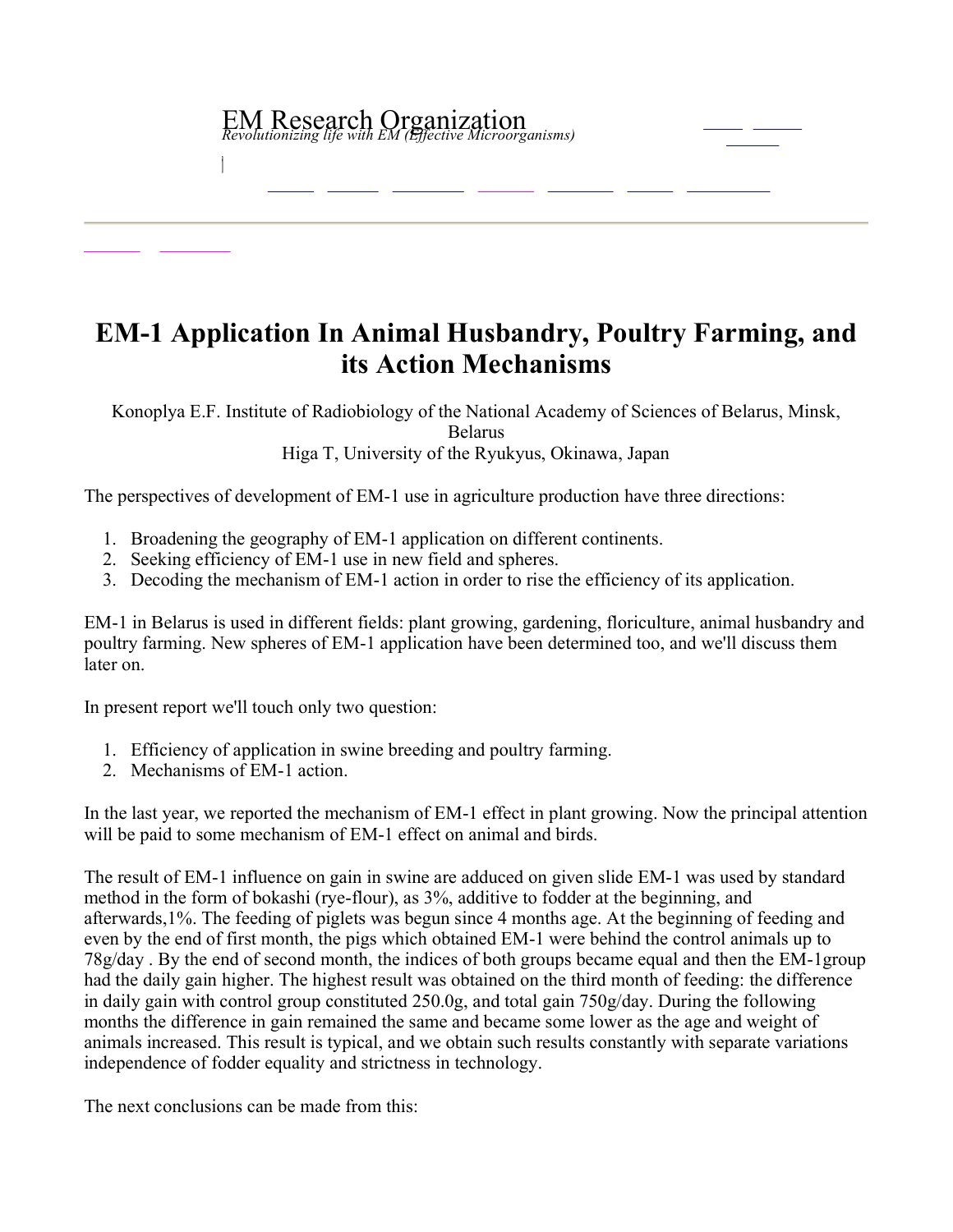- 1. The maximum effect in EM-1 application in swine breeding is obtained 2.3 months after the beginning of feeding.
- 2. In more remote terms, the EM-1 effect remains in case when moderate supporting doses of EM-1 are used.

It is necessary to add also that the EM-1 administration to small weaned piglets decreases the rate of gastrointestinal disorders and by 10% death rate.

The result of EM-1 application in poultry farming are adduced on given slide (EM-1 effect on the weight of broiler hens). The EM-1 application in the form of bokashi began in the age of 10 days and already after 20 days the effect was registered: the gain increased: the gain increase as compared with chickens without EM1 the end of month, the gain increased more and continued increasing during the following two months. Thereby in this case too there was certain time period needed for obtaining effect of  $EM-1$ .

We would continue demonstrating similar result; however we would like to touch the data on the mechanisms of EM-1 effect in the organism. This is important in principle because we have to know on what this effect is based and how EM-1 affect the state of animals. It was studied with this objective as follows:

- 1. General state
- 2. Protein formation-especially in muscles
- 3. Mineral exchange and its regulation
- 4. Immune system-inorder to assess the effect on health
- 5. Endocrine system
- $6.$  Per oxidation system-for assessing the protective force
- 7. State of blood
- 8. State of genetic material etc.

As the result show on given slide, the principal gain in chickens is reached for account of protein formation both in white muscles and red ones. The protein content in spleen increases too (in a lesser degree however). EM-1 does not affect the protein content in liver. Thus it is important to stress that the gain of animals takes place for account of increase of muscles mass and protein content in muscles. This improves the quality and the value of produce. On the other hand, the protein increase in spleen is perhaps one of ways promoting the activation of formation of factors of immune system.

The data are also adduced on this slide concerning the EM-1 effect on contents of DNA and RNA which relate to hereditary material of cell. As it is seen, EM-1 does not affect considerably DNA and RNA contents in liver, spleen and muscles. This indicates that EM-1 does not affect the genetic material of cell, and this is important. Another important factor of EM-1 action is its effect on calcium-phosphorus and receiver alkalinity of blood. As it is known, calcium and phosphorus are the macro elements which provide the formation of bone tissue, and consequently, of skeleton. They are needed also for many exchange processes as well as regulatory ones, e.g. of heart muscle. You may see that the calcium content in blood cocks and hens does not change practically. At the same time, the EM-1 application leads to the increase of phosphorus content in blood (more in cocks).

It also follows from these data that the content of protein increases in blood. This can be considered as a positive fact. The reserve alkalinity of organism does not change; this can testily to the preservation of balance of many processes including synthesis and decay.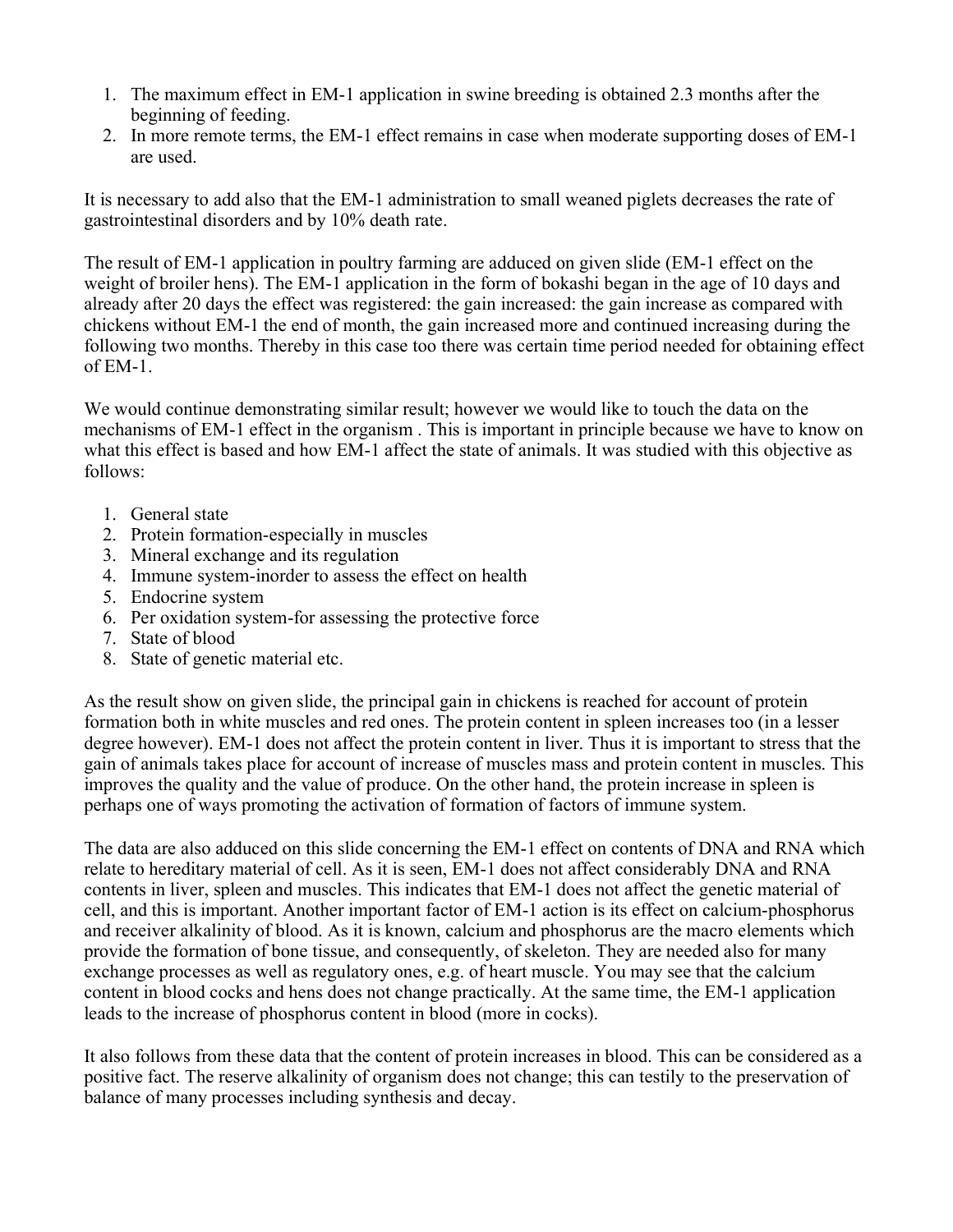As it has been regard, the principal place of Ca and P content is bone tissue. While the contents of Ca and P in blood remain more balanced, the changes in bone tissue of birds are more expressed. In particular, both in cocks and in hens takes place the fall of Ca content and the rise of P. The Ca/P ratio decreases also in both groups.

The increase of phosphorus content in blood and especially in bone tissue takes place against the background of growth of alkaline phosphates actively. The increase takes mainly in its thermos table fraction which is responsible for calcium-phosphorus exchange in bone tissue. The thermolabile fraction of alkaline phosphates does not change significantly. Namely the thermolabile fraction regulates the calcium-phosphorus exchange on the level of liver. The rise of alkaline phosphates activity conditions the increase of P content. The revealed fact did not attract our attention at first because there was a situation analogous to the resorption of bone tissue which arose under the EM-1 effect. The deeper investigation and analysis have shown the next: the organism is young and under the EM-1 effect, the activation of all processes takes place including growth, therefore the bone tissue respiration is not performed and the Ca content which is usually balanced in fodder-is not sufficient. Owing to this, the application of higher Ca content simultaneously with EM-1 will strengthen EM-1 effect on growth and development of bird.

The third important aspect of mechanism of EM-1 action is it positive influence on immune system.

The first and the simplest index EM-1 effect on immune system is the assessment of state of organs of immunogenesis-spleen and thymus-and state of peripheral blood.

The given slide shows the effect EM-1 on the state of peripheral blood. In this case, in order to reveal the most expressed effects, it was used the additional action injuring organism: the chronic irradiation in low doses. For it is absolutely proved the injury of immune system with appearance of immune deficiency. This could be also any other injuring factor: infection or other animal diseases.

The irradiation of animals led to the decrease of content of leukoeytes in blood. The EM-1 application allayed this effect in blood. Approximately the same dependence was found in neutrophils content. It is important to stress that EM-1 use prevented the decrease of content of lymphocytes which play paramount role in formation of organism's immunity. The levels of contents of eosinophils and basophils changed insignificantly in all cases.

The organs of immunogenesis spleen and thymus-responded to the injury with the increase of there mass. The last relates more to the spleen. The EM-1 application allayed the injuring effect on the function of these organs.

Very interesting and important data were obtained at the study of T- and B- lymphocytes function.

In this case, the injury of animal organism caused by the irradiation conditioned the increase of spontaneous proliferation (we had seen this in case of content of neutrophils in blood). The EM-1 application lowered this effect without preventing it at all. This is connected, probably with strength of injuring factor.

At the assessment of function T-lymphocytes which play an important role in cell immunity of organism it was established that the EM-1 application preserved the activation ability of T-lymphocytes in response to the action of injuring factor inhibiting their function.

The analysis of proliferation ability of T-lymphocytes in response to their stimulation with concovaline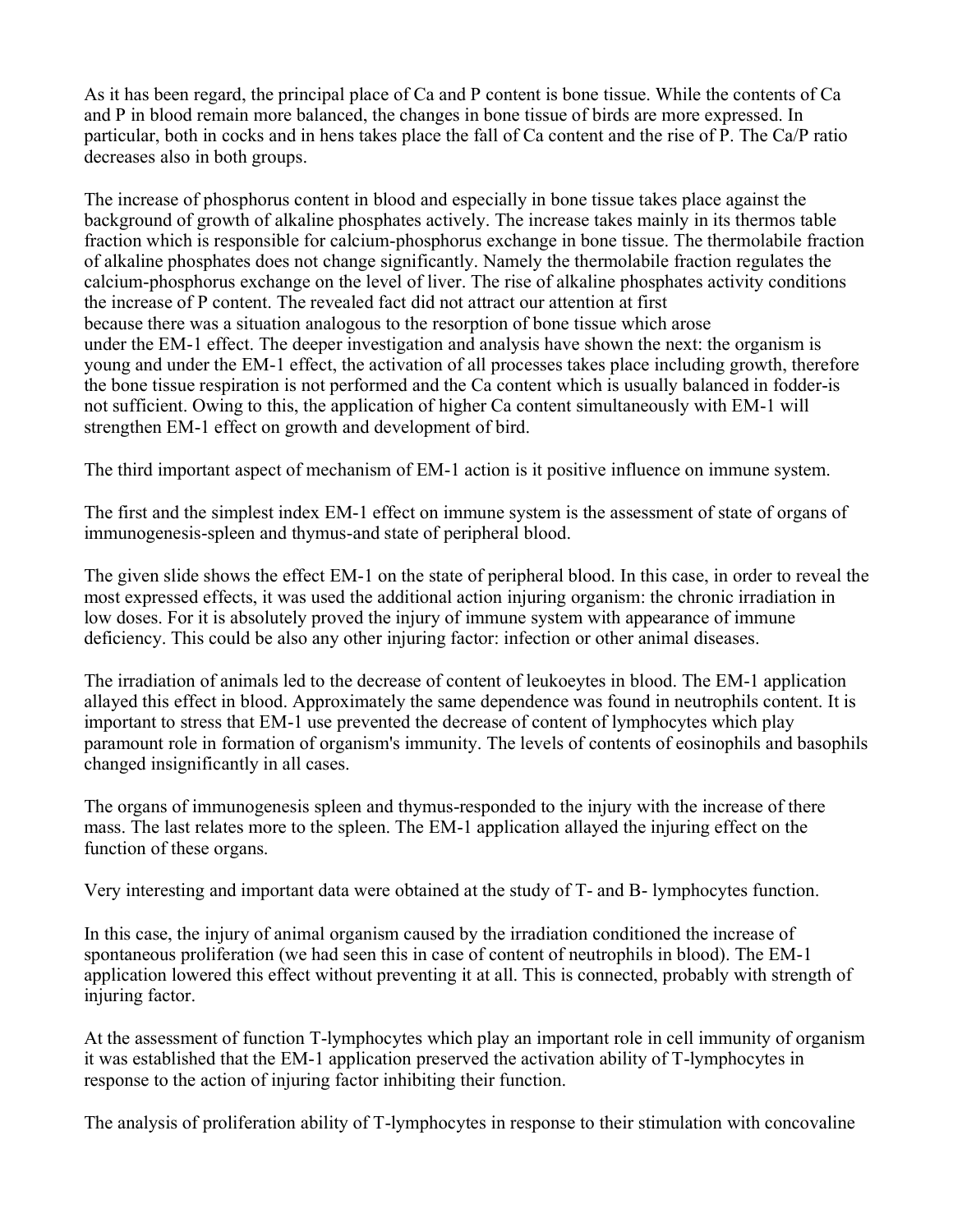and phorbolacetatemiristate has shown also protective effect. However it has been less expressed as compared with T-lymphocytes activation.

It is important that one year after the action of injuring factor and one month long application of EM-1 its effect remain like the consequences of injuring factor. In animals which have obtained EM-1 there has not been found the increase of spontaneous proliferation of lymphocytes and is absent practically the inhibition of activation of T-lymphocytes; this has been revealed with application of concavaline. The proliferation ability of T-lymphocytes remain higher in animals which have obtained EM-1.

The effect of EM-1 on the function of B-lymphocytes is less expressed than that on T-lymphocytes. Nevertheless the activation ability of lymphocytes in response to the pokwitmitogen incorporation and their proliferation ability in response to the incorporation of pokwitmitogen and phorbolmiristate in animals which have obtained EM-1 are higher than in those without EM-1.

EM1 exerts an expressed effect on the function of interleukine2 which plays an important role in the activation of inactive T-lymphocytes. The interlcukine-2 function has been assessed by the stimulation of its reception on lymphocytes.

Thereby the activation ability of interleukine-2 lowers under the effect of injuring factor on organism, and the EM-1 application promotes the preservation and even the increase of it.

The effect of EM-1 on the function of B-lymphocytes remains one year after its application, though these changes are loss expressed in B-lymphocytes. So, the activation ability of B-lymphocytes in response to Phytolacca Americana is practically on the level of normal animals, though, by the moment, the injuring effect has lowered itself. However the application of lipopolysacchairides in B-lymphocytes stimulation reveals the protective effect of EM-1 which remains also relating to interleukin-2 reception.

The forth important factor-which may be considered as protective one-is the effect of EM-1 on processes of lipids per oxidation. Their activation leads to the formation of free radicals in organism which are very toxic substances.

Malonic dialdehide is one of final toxic products of lipids per oxidation. Its growth takes place under the effect of injuring factor. The application of EM-1 has caused in considerable decrease: its level has become even lower than the control one.

EM-1 influences also the fermentative link of antioxidant system of organism. When the EM-1 is being administered to animals, the activation of super oxide dismutase takes place, however it is not so considerable as it is without EM1.

The activity of another enzyme of antioxidant system-catalase of blood-is analogous to that of super oxide dismutase. In particular, when the EM-1 is being administered, its activity remains on the control level.

The antioxidant activity of liver in given conditions has not changed significantly. However the administration of EM-1 to animals increased the antioxidant activity in liver.

Thereby the EM1 in animal organism influences many functions and system: immune, system of lipids per oxidation, mineral exchange, protein formation. It does not influence or influences in lesser degree of nucleic acids which play an important role in hereditary apparatus.